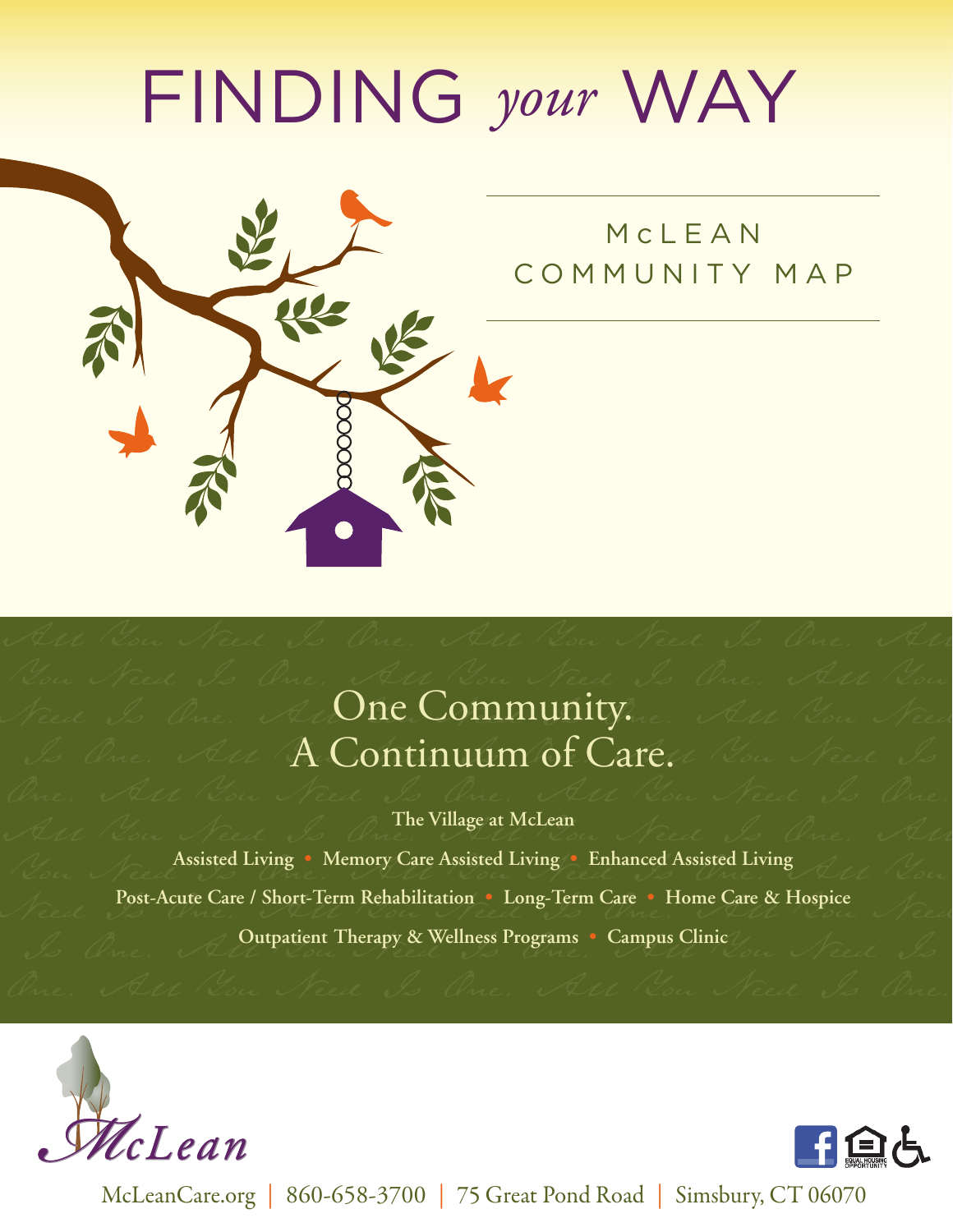

## **1. McLean Health Center**

- Visitor Welcome Desk
- Fireside Lobby/Living Room
- Assisted Living Neighborhoods
- Post-Acute Care/ Rehab Center & Gym
- Long-Term Care
- Outpatient Therapy
	- The Virginia Darling Warm Water Pool & Wellness Center
- McLean Home Care & Hospice
- Campus Clinic
- Carling Chapel
- Sorenson Media Center
- Auxiliary Gift Shop
- Watson Library
- Senator's Café
- Dining Rooms
- Business Office
- Gardens
- Patios and Greenhouse
- Beauty Parlor and Barber Shop
- **2. Burkholder Community Center**
	- Village Director's Office
	- Resident Services Coordinator
	- The Hartford Room
	- Business Center
	- Guest Suite
	- Meals-on-Wheels Office
	- The Burkholder Restaurant & Café
- Beauty Parlor/Barber Shop
- Fitness/Wellness Center
- Library
- Apartments 1-24; 101-212
- Mailboxes 1-24; 101-212
- **3. Cottages**
	- Tesone Cottage
- **4. Villas**